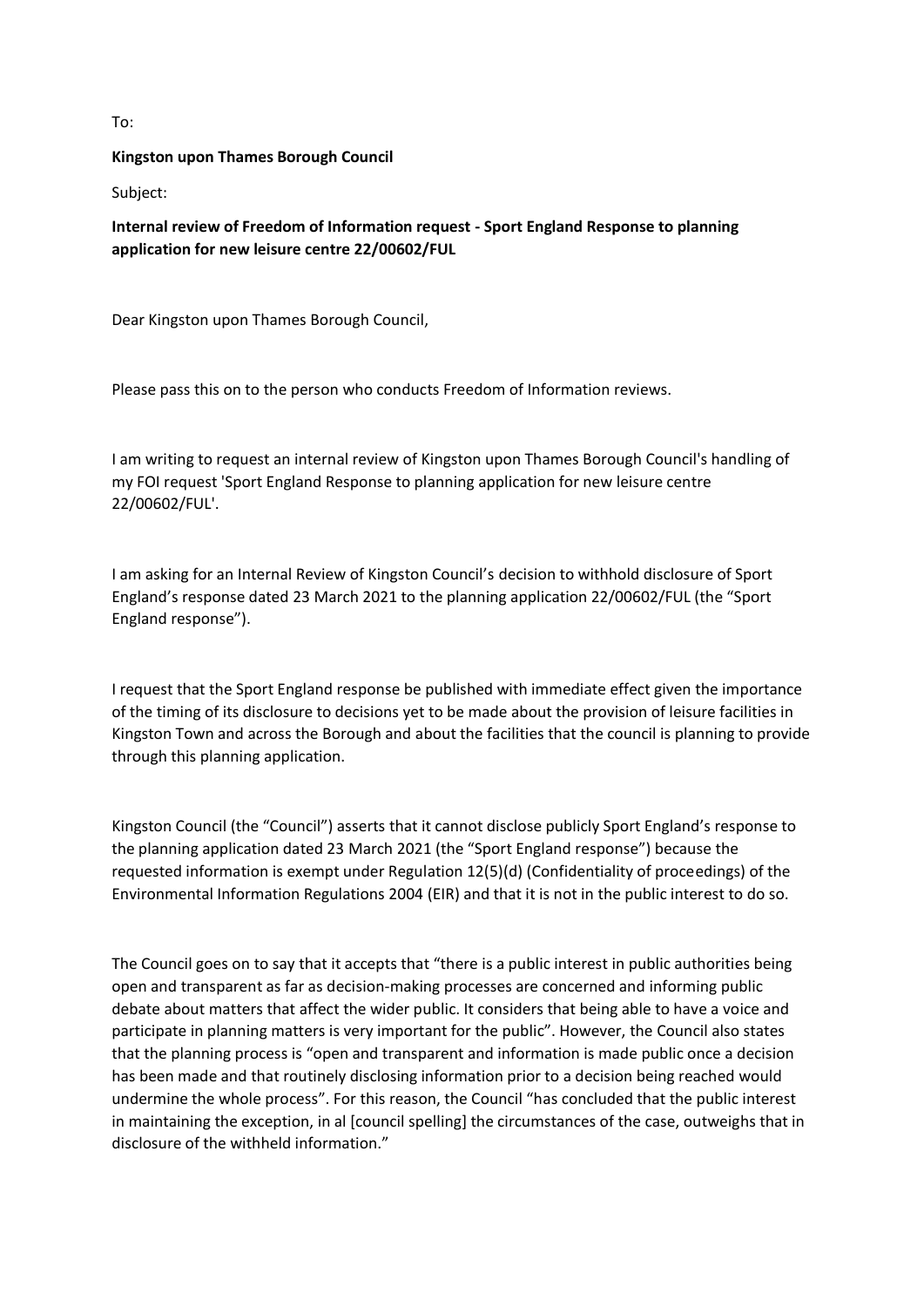I argue that the argument about confidentiality of the proceedings does not withstand scrutiny as explained below and that the public interest in disclosing the Sport England Response significantly outweighs any interest in withholding the response.

## My reasons are as follows:

a. Whilst the planning application 22/00602/FUL (the planning application) is open and ongoing and the information requested relates to "material that is still in the course of completion" and "to unfinished documents" as listed under exemption 12 (4) (d) of the EIR 2004, the Council has published on 21 April 2022 on the council's planning portal for the planning application the council's response dated 20 April 2022 to the Sport England Response (the "Council Response"). Publication of the Council Response on Kingston Council's planning portal by default removes any claim that Kingston Council may wish to make that the proceedings to which the Sport England Response relates are confidential

b. Kingston Council states that the requirement for transparency and openness is met by information being made public once a decision is made. However, the Council Response has been published as part of the planning application which is publicly accessible and to which the public is invited to reply. It therefore necessitates publication of the Sport England response to which it responds

c. The council's statement that "routinely disclosing information prior to a decision being reached would undermine the whole process" is undermined itself by the publication by Kingston Council of the Council Response. The council has chosen "non-routinely" to disclose selected information purportedly taken from the Sport England response prior to a decision being made on this application. Now that Kingston Council has disclosed its response to the Sport England Response, it must by necessity be in the public interest for the council to disclose the Sport England Response in full that forms the basis of the Council Response

d. Having published the Council Response, full, accurate and timely public debate about the issues that the Council Response addresses can only properly take place if the Sport England response to which the Council Response is a reply is published in full. The full Sport England response would materially add to the public debate about the adequacy and viability of the planning application and inform public opinion on any changes the council may make to the planning application as a result of the Sport England response

e. The need for full public debate – with complete information to hand of which the Sport England response is a material part - is of significant public interest given the current circumstances in which Kingston Council has already approved demolition of the existing Kingfisher Leisure Centre without firm plans or funding to rebuild the leisure centre that is the subject of this planning application, given that consultation on the proposed facilities to be offered in the new leisure centre that is the subject of the planning application has closed and given that the council has heavily and widely publicised the facilities that the centre will contain as a certainty.

f. The public interest in disclosure of the Sport England response should be given significant weight as a large number of Kingston residents from across the Borough will be affected by proposed provision of leisure facilities in the new centre that is the subject of the planning application and because of the large sums of money involved – amounting to at least £40 million plus professional fees plus the costs of demolition of the existing leisure centre. The public interest in disclosure is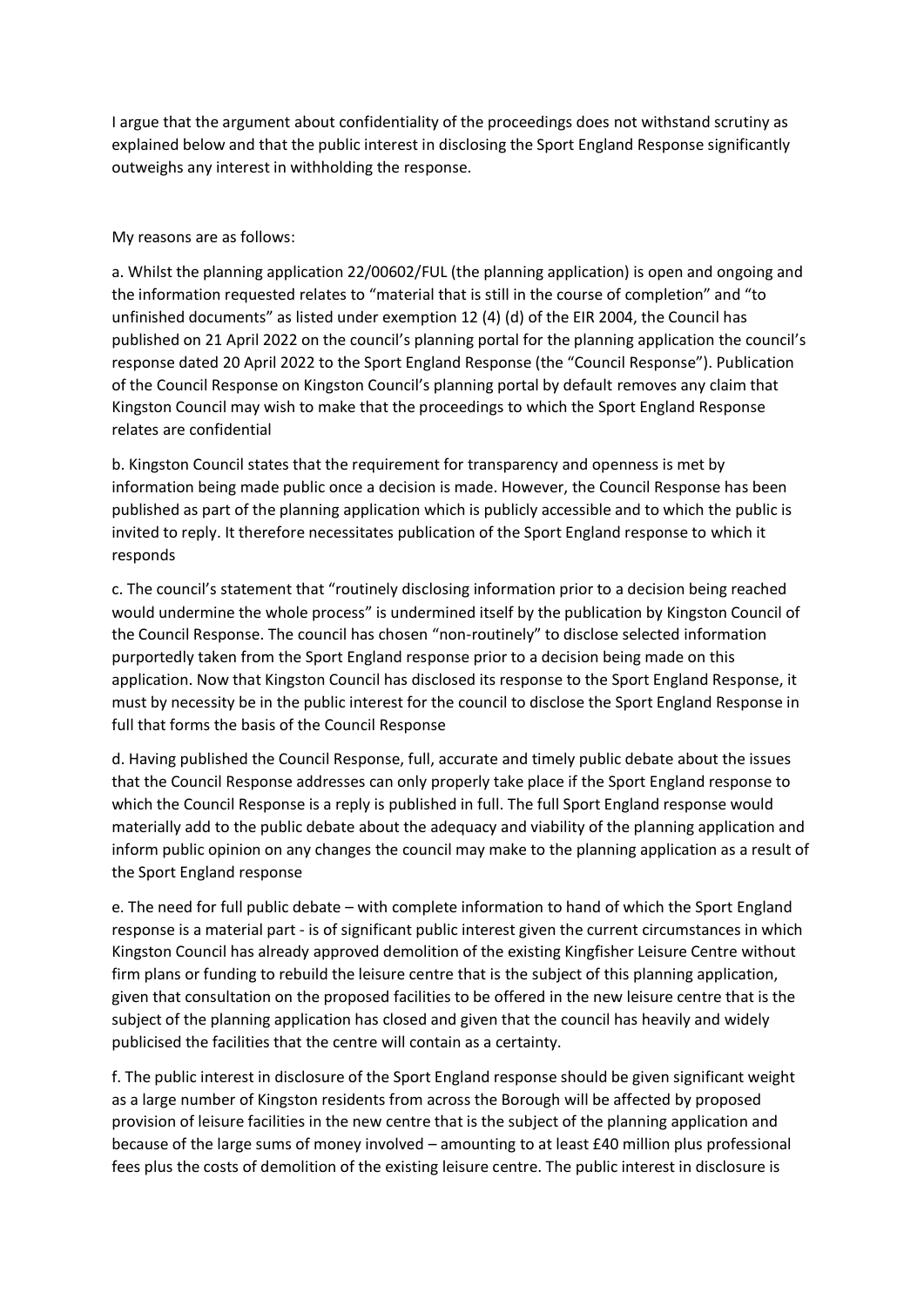given even more weight by the fact that the proposed new leisure centre that is the subject of this planning application is so close to one of the top 10% most deprived lower super output areas

g. I have had sight of The Sport England Response and have checked it against the Council Response. The Council Response only contains reference to a small portion of the comments made in The Sport England Response:

i. The small number of excerpts from the Sport England Response quoted in the Council Response – 9 excerpts and one statement (the "excerpts") do not reflect the whole of the Sport England Response or therefore allow a complete understanding of all the issues raised in the Sport England Response. By quoting only selected excerpts from the response, much critical contextual information surrounding the excerpts which makes up the bigger part of the Sport England Response - and which is needed to understand fully the position of Sport England and other sporting bodies in relation to this planning application - has been omitted, as have comments and doubts about details of the planning application expressed by Sport England and other sporting bodies

ii. The excerpts, taken out of context, and omitting other related comments made and concerns expressed and questions asked by Sport England on a specific issue, do not reflect Sport England's full position on the planning application

iii. Having published a response to some of the issues raised in the Sport England response, it is imperative that the whole Sport England response is published so that the public can know if the Council Response has addressed all the issues raised by Sport England in the Sport England response and if it has addressed them adequately and in full

iv. There is a strong public interest in understanding all of the issues and all of the issues in full that Sport England raises in the Sport England response in order to allow a "full picture" to be formed of Sport England's position relating to the planning application. This would assist an informed assessment of the responses given in the Council Response and would remove any impression of manipulation of the facts or "spin". It would allow people to form their own impression and give their own view of the adequacy of the Council Response

v. Selective quotation and the omission of parts of Sport England's response in the Council Response do not allow transparency and full understanding by the public of Sport England's position to which response is being made in the Council Response

h. Publication of the Council Response to the Sport England Response as part of the planning application without simultaneous publication of the Sport England Response is materially misleading in that it hides from public view and scrutiny the rest of that response. Full publication of the Sport England Response could alter public perception of the planning application to which the public is invited to respond by nature of the Council Response having been added to the planning application

i. While the Sport England Response may not be Sport England's final response on the planning application, the information it provides does not have to provide a complete or coherent picture of Sport England's final opinion on the planning application for it to be in the public interest for public disclosure of the Sport England Response to be given significant weight. The Sport England Response helps provide a full picture of issues arising from the planning application and the public interest in it being published is significant given the timing of the planning application after approval for demolition of the existing leisure centre has been given but before a coherent leisure strategy for the whole of Kingston Borough has been agreed